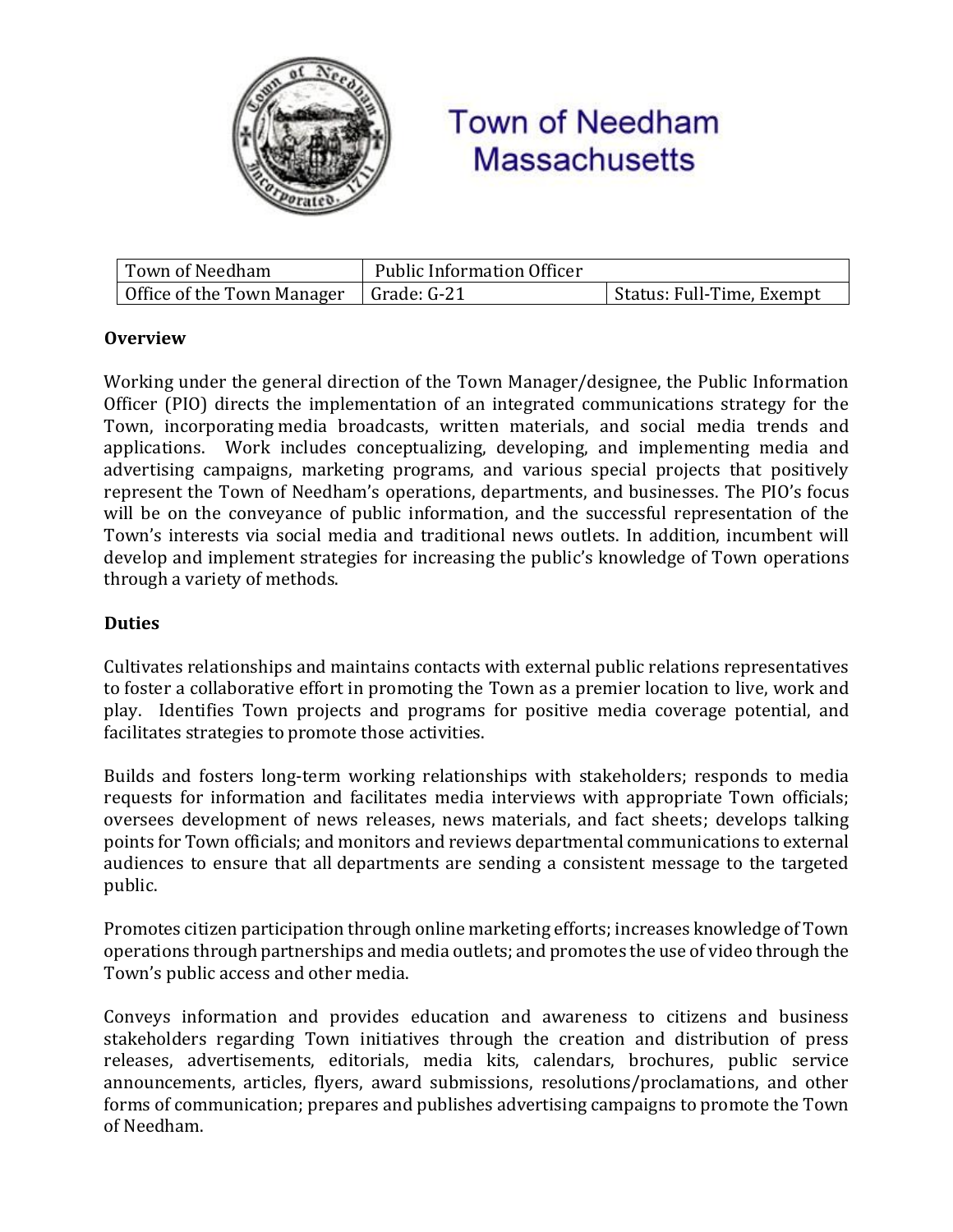Ensures that all Town outreach and information is conveyed in a consistent and professional manner; attends various staff meetings, public meetings, events, celebrations, press conferences, etc. to gather, communicate, and promote information relevant to the Town; and assists with ensuring that time-sensitive and emergency information is conveyed to residents as needed, including updating the Town's website and social media accounts and responding to events both during and after regular business hours.

Collaborates closely with the Office of the Town Manager and Information Technology Center relative to website content and design, and the implementation of new channels of communication; edits, promotes, and assists in maintaining the Town's social media and outreach accounts, ensuring compliance with established guidelines and consistency in messaging; and responds to citizen questions and comments when applicable. Monitors both internal and external social media accounts and provides accurate information as required.

Interfaces with internal and external users including residents regarding new web services, requests, and complaints; creates and maintains web content for departments as necessary; organizes training sessions and provides functional oversight to Town administrative staff regarding the creation and posting of content.

Works in partnership with the Director of Human Resources to promote the Town as a leading employer through various outlets include websites, social media, newsletters, employee testimonials, podcasts and special events.

Provides status updates and reports to the Town Manager's Office; keeps the Town Manager abreast of current and projected concerns of the citizenry; assists the Office of the Town Manager in compilation, coordination and distribution of materials and information; attends Town Meetings and relevant public hearings; assists in the development of communication materials including the Annual Town Report; takes photographs for website, press releases, slide shows, and the Annual Town Report; assists the Town Clerk in coordinating and responding to requests for public records as requested; and performs special projects and related responsibilities.

#### **Education & Experience**

Position requires a Bachelor's Degree in communications, journalism, marketing, business administration or a related field plus at least five years of experience dealing with social networking and website administration, preferably in a municipal or government setting; or any equivalent combination of education and experience.

#### **Knowledge, Skills & Abilities**

- Ability to communicate effectively both verbally and in writing.
- Strong interpersonal skills with a high level of social perceptiveness; ability to engage and form relationships with all stakeholders in a wide variety of settings; ability to effectively deal with all members of the public in a courteous and tactful manner; ability to establish and maintain good working relationships.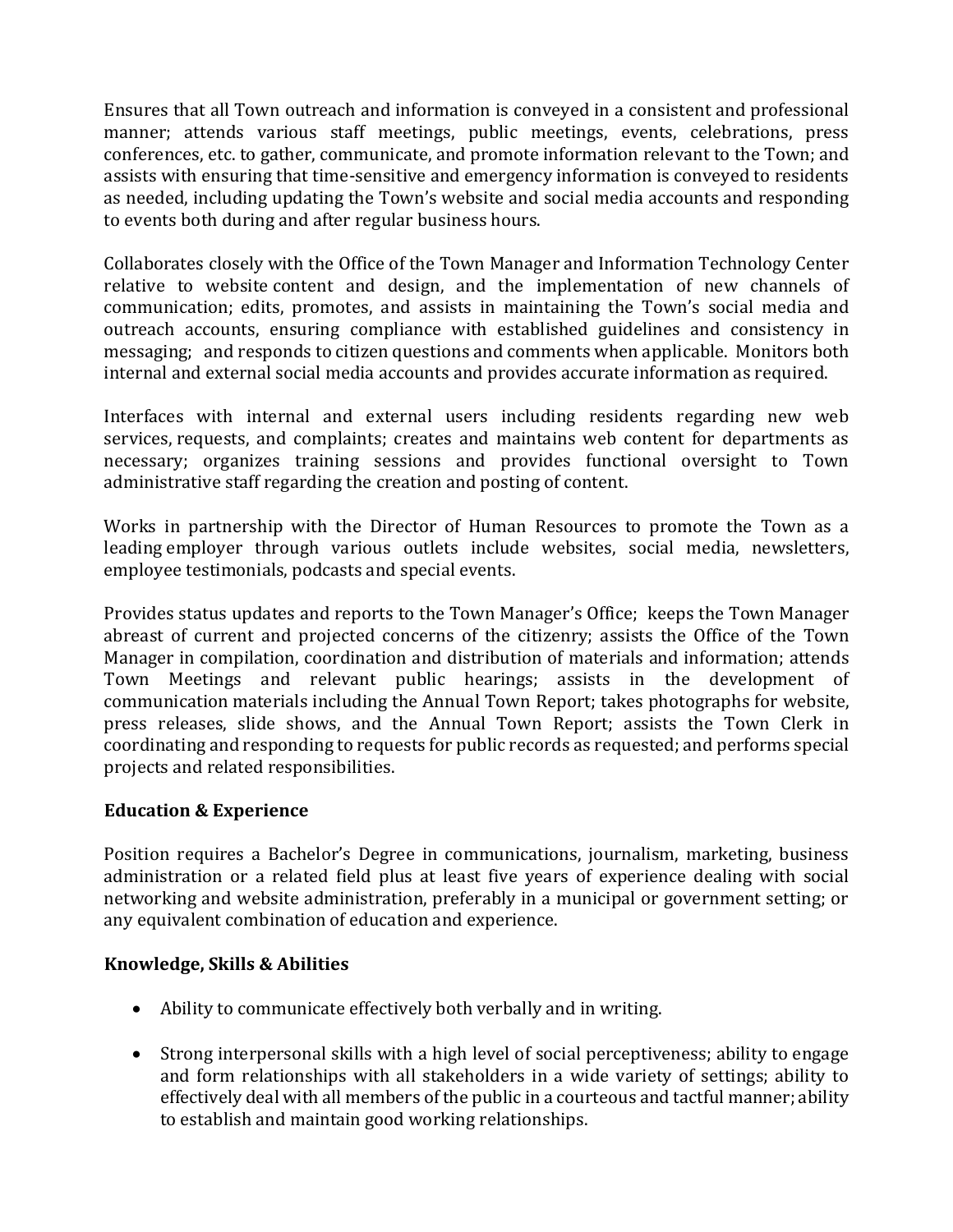- Strong time management and organizational skills; attention to detail; ability to multitask, self-motivate, and regularly reassess priorities; and ability to work under pressure and manage stress.
- Ability to use and apply discretion in order to maintain a high level of confidentiality while determining how and when dissemination of information is appropriate.
- Extensive technological knowledge including all MS Office applications, publishing and design software, and social media; knowledge and skill in using digital photography equipment.
- Acute understanding, familiarity, and skill regarding maintenance and outreach using social media.
- Familiarity with local government functions; ability to comprehend Townwide operations and goals and develop effective ways to relay Town operations through a wide variety of media outlets, including web-based programming and Public Education and Government (PEG) access efforts.
- Competency in working independently and in handling assignments with a high degree of flexibility.
- Ability to work in multiple locations and remotely.

#### **Independent Action**

The PIO establishes personal standards of work performance and functions independently to develop program and project objectives within a broad framework of policies and Town-wide goals set forth by the Town Manager.

#### **Supervisory Responsibility**

The PIO does not directly supervise staff, but does exercise considerable authority in areas of communications and leads Town departments and divisions towards the achievement of communications goals and objectives.

#### **Physical and Environmental Standards**

- Normal office environment, not typically subject to extremes in temperatures, noise, odors etc.; may occasionally be on location of emergency situations or events exposed to weather, noise, etc.
- Regular interruptions to assist citizens.
- May spend extended periods at terminal, on telephone, or operating other office machines, requiring eye-hand coordination and finger dexterity.
- Regular lifting and carrying of files, documents, records, etc.
- Travel by personal automobile within the Town.